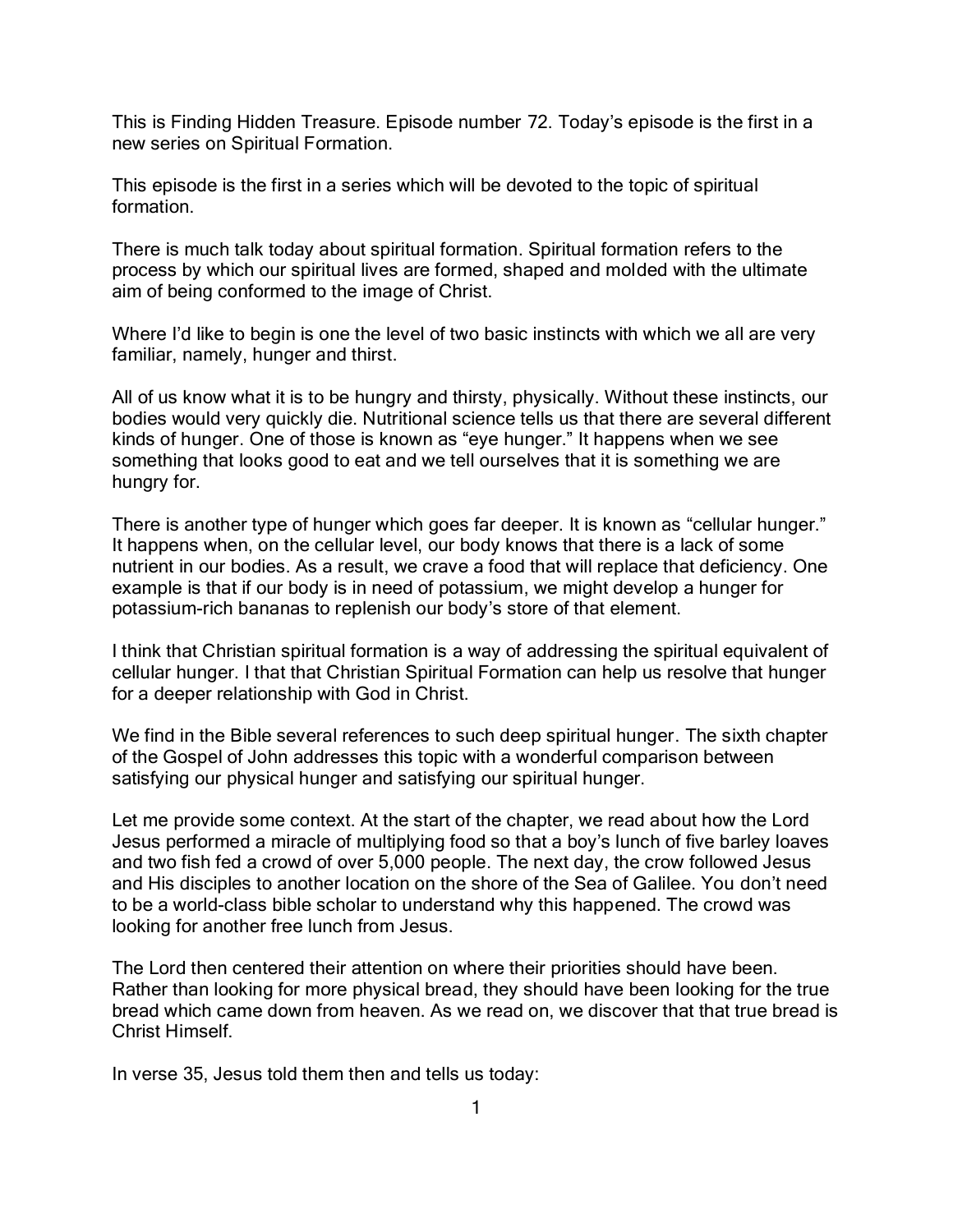I am the bread of life; whoever comes to me shall not hunger, and whoever believes in me shall never thirst.

We humans are spiritual as well as physical creatures. We instinctively seek to satisfy that spiritual hunger just as much as we do with the physical.

There are so many ways that we have tried to satisfy that hunger. Pursuing fame, acquiring wealth, sex, drug use. That's only a partial list. However, those physical things can never satisfy the built-in spiritual hunger we have. Only the true bread of life, Jesus Christ, can do that.

The Lord Jesus tells us that for one who has put their trust in Him, they will hunger no more and thirst no more. Yet, a kind of hunger and thirst remains for a believer in Christ. How do we reconcile our experience with Christ's words in John 6:35?

This kind of hunger and thirst is not for MORE than Christ but for more OF Christ. It is the written of well in the opening verses of the  $42<sup>nd</sup>$  Psalm. David wrote:

## As a deer pants for flowing streams, so pants my soul for you, O God. My soul thirsts for God, for the living God. When shall I come and appear before God?

Christian Spiritual Formation is a purposeful effort to address our deep, spiritual cellular hunger so that we will grow more deeply in our relationship with God in Christ.

I'd like to expand the analogy used earlier about nutrition. In the last several years, at least here in the United States, there has been an emphasis on what is called "clean eating." It has to do with the approach of taking in foods that have gone through little or no processing. Numerous foods available today have undergone extensive processing. In the effort to make a food item look or taste more appealing, the processing that is done can often remove important nutrients and add what have been called empty calories, that is, foods which have a higher caloric content but less nutritional value than its natural equivalent.

The same can be said for our approach to spiritual formation. There is so much good content which is available to us today in the way of books, articles, podcasts, sermons, music and videos. To be candid, I believe that much of what is today is given the label "Christian" in terms of its content is really the spiritual equivalent of an empty calorie food. As you become familiar with the biblical text, through reading the Bible, reflecting on it and being led to follow through in prayer, you will become better equipped to discern the content that will provide you true, Christian, spiritual nourishment.

Some extended criteria for discernment will be offered in subsequent episodes on aspects of spiritual formation. However, let me offer some preliminary ideas: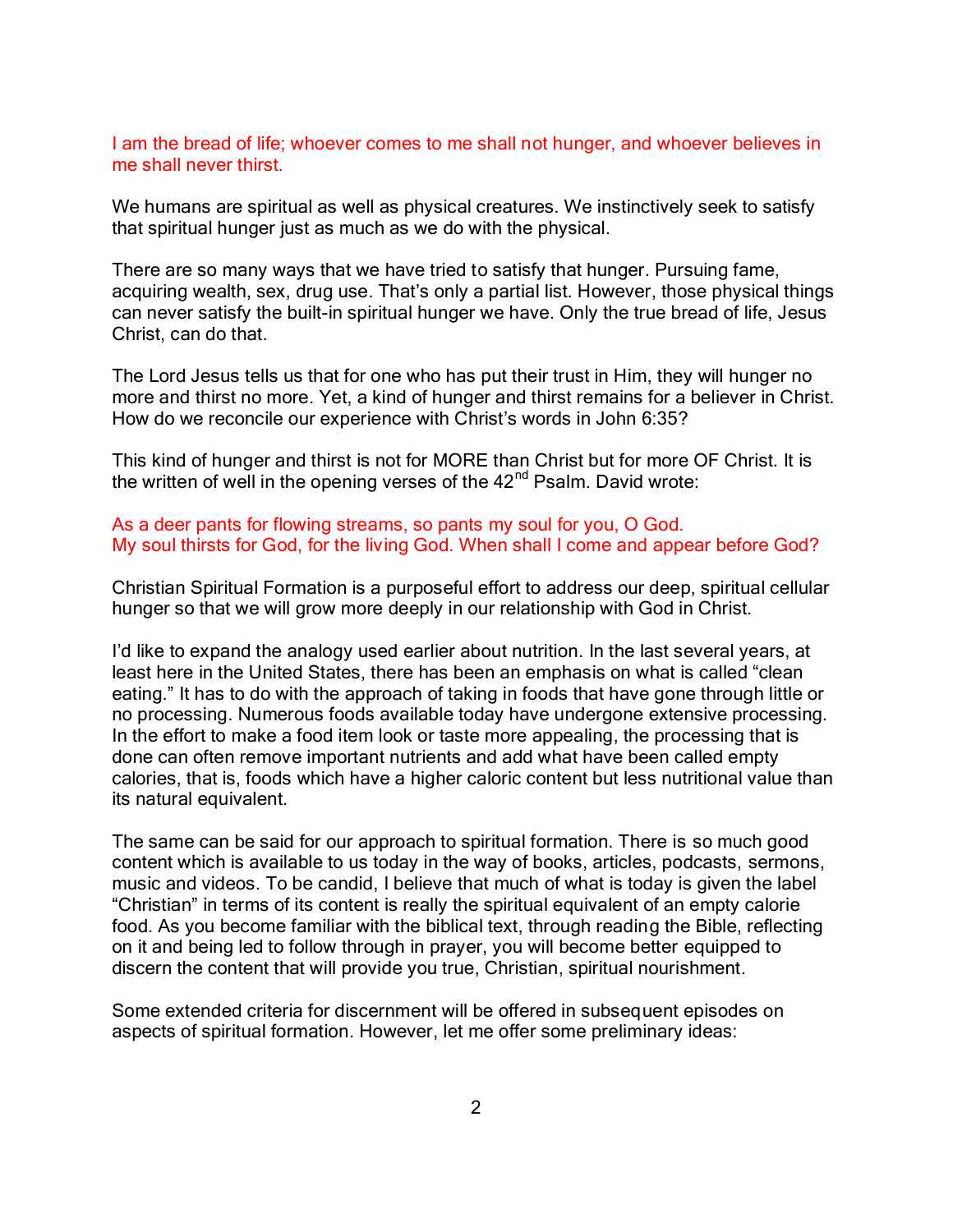Ask yourself who or what is really at the center of the book or podcast or video or song, etc. We are told in 1 Corinthians 10:31 that "whether we eat or drink or whatever we do, to do it for the glory of God"

Is the glory of God the focus? Is Christ the focus? It helps to keep this as a mental filter through which Christian media content must pass through in your thinking. You may be surprised at the depth of real Christian content or distinct lack of it as you take in and discern.

Let's go back one more time to the nutrition analogy. Being diligent in bodily nutrition takes planning. It is something done purposely. It will not happen by accident. In the same way, spiritual formation requires planning and a sense of purpose. If someone purchases a membership to a gymnasium or athletic club, the benefits of using the equipment will only happen if time in the gym is planned and purposely set aside. Another way of saying this is that one must make physical training a priority for results to occur.

In the same way, spiritual formation for a Christian must be planned and done so purposely. It must be a priority and I don't think it goes too far to say that it must be our highest priority. All of us have a range of priorities based on our season and circumstances in life. Christian spiritual formation does not wipe out those other, very real priorities in life (such as caring for your family, earning a living, etc). However, such practices as Bible reading and praying must have priority place in our hearts and minds. Amid all else we are called to do, we must encounter God in Christ by the Holy Spirit to grow. To allow what are unquestionably good things that we are called to do in life and give them continuing priority over the Word and Prayer tells God that these other things, really, are more important than our relationship to Him. It's easy to slip into that way of thinking. Christian spiritual formation purposely calls us to plan that time with God and grow in Him because it really is our true priority.

As we go through these podcast episodes on spiritual formation, I will stress the importance of the resources which we have available to us in the early  $21<sup>st</sup>$  century. When I have spoken to others about the blessing of abundant resources which we have available to us, I have used a real-life object lesson that I heard of over ten years. Someone I worked with had spent a career in the U.S. Navy. One day, a friend who was a fellow Navy officer visited my co-worker's ship. As they were walking down one of the corridors of the ship, the friend asked my co-worker where the ship's machine shop was. My co-worker said that the ship didn't have a machine shop. The visiting friend was assigned to a ship of the same class as my co-worker. He said that every ship of that class had a machine shop at that part of the ship. They later inspected the plans for my co-worker's ship. As it turns out, the plans indicated a machine shop precisely where the visitor said it should be. Upon further investigation, they found out that when the ship was being built, someone forgot to cut a hole in the wall for a door to the machine shop. When the hole was eventually cut, there stood a state-of-the-art machine shop on the other side of the wall. For all that time, the sailors and officers on the ship had the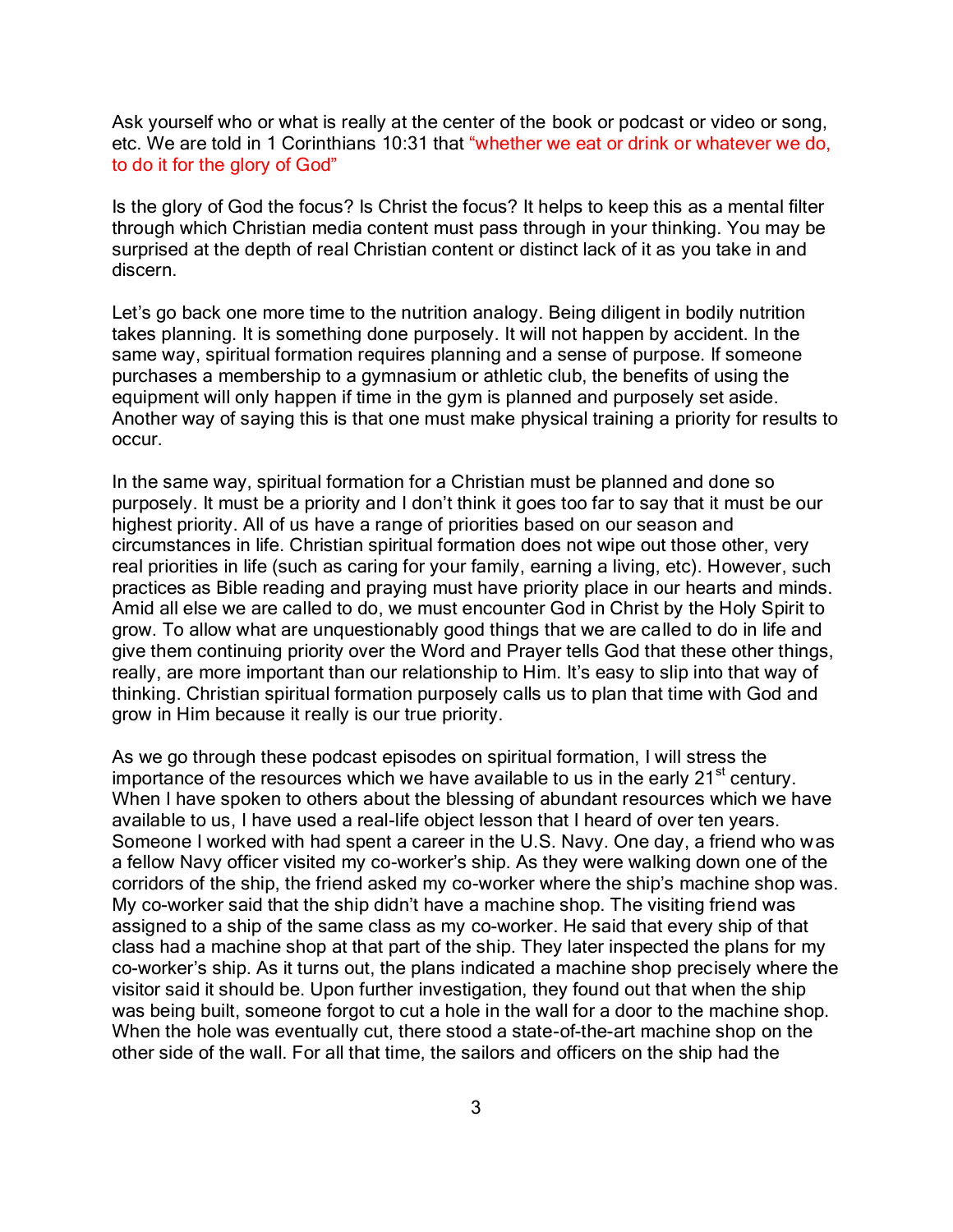resource of a machine shop in their midst but never used it because they didn't know it was there.

I think that for many of us, the resources available to us in helping in spiritual formation are like that machine shop. We don't access the resources because we might not know that they are available to us. As we go through these episodes, I will point out resources which can help us in our walk with Christ.

I want to stress something here concerning resources. There are so many good resources available to us in the way of books (paper and electronic), podcasts, sermons, music, etc. I will make sure to point these out as we proceed. However, I sense that one resource that we might overlook is our access to fellow believers. Our fellow believers have experience with the Lord as well as us. Perhaps a younger believer might be a good resource for us when we need encouragement that those in your generation are not the last generation of Christians on Earth. The younger believers can look to those who have more years with Christ than they to learn how to navigate the circumstances of life and remain faithful to Christ when doing so.

One big potential danger of entering spiritual formation is that of becoming a  $21<sup>st</sup>$  century Pharisee. The Pharisees mentioned throughout the gospel accounts offer a valuable lesson in how to approach spiritual formation. The Pharisees were a group whose name "PAROOSHEEM" meant "the separated ones." They saw themselves as those who, by their example, would show the people of Israel how to live a holy life. Yet, for what may have been good intentions when first founded two centuries earlier, the Lord Jesus pointed out that Pharisee evangelism resulted in those converted becoming "Twice a son of hell" than those who preached to them. They recognized the Old Testament books as being inspired by God (not everyone did at this point in history). They had access to those texts and may very well have had large sections, if not the entirety of it, memorized. Despite this level of interaction with the text, they somehow missed Christ as the one those texts refer to. See John 5:37-40.

The Pharisees mistook the means for the ends. It is something we can be in danger of doing as well. In Episode 71 of the podcast, I quoted from Andrew Murray, a pastor and evangelist who lived in the 19<sup>th</sup> and 20<sup>th</sup> centuries. Murray made the point that Christians are in danger of letting the very acts of Bible reading and prayer act as a substitute of real, living interaction with God in Christ.

In engaging in the practices of spiritual formation, we must never allow ourselves to think that the actions are ends in themselves. Bible reading must never become a simple, checklist item in which we might fool ourselves into thinking we have become more holy simply because the words of the text have passed through our eyes or ears. Spiritual formation is a means of interacting with and fellowshipping with God in Christ. It must never be done for its own sake.

As we discuss various aspects of spiritual formation, we will see that these practices have corporate and/or individual aspects. Prayer, for example, can (and should) be